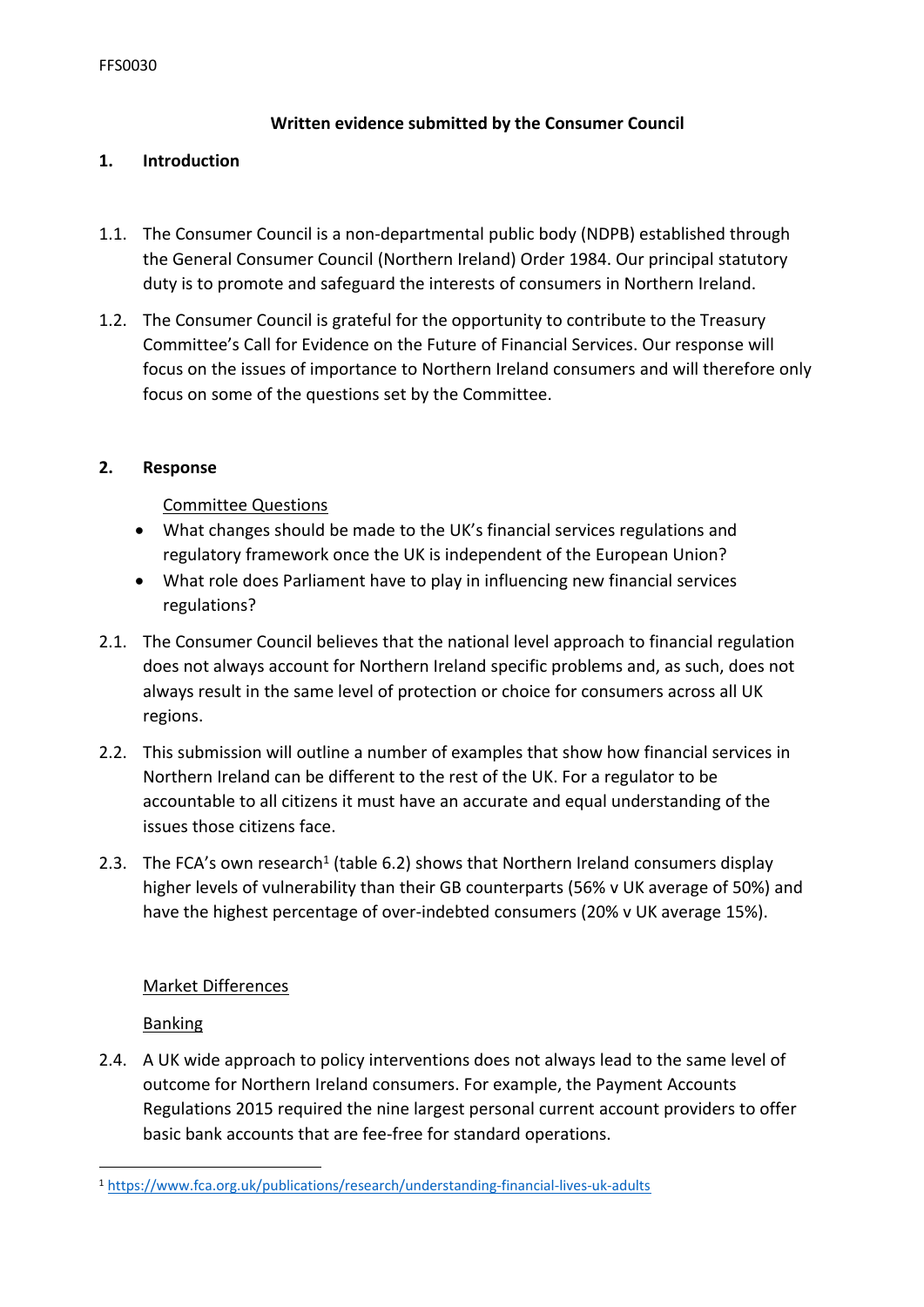- 2.5. The nine institutions are; Barclays, Clydesdale and Yorkshire Bank, Co-operative Bank, HSBC, Lloyds Banking Group (including Halifax and Bank of Scotland brands), Nationwide, Royal Bank of Scotland (including NatWest and Ulster Bank brands), Santander and TSB.
- 2.6. According to research conducted by Cognisense on behalf of The Consumer Council, Ulster Bank and Danske Bank are the two banks most used by consumers in Northern Ireland, each having approximately a fifth of the market share (21% and 19%) respectively.
- 2.7. Despite having a fifth of the market share in Northern Ireland, PAR places no requirement on Danske Bank to offer a basic bank account that is fee-free, and as a result, consumers in Northern Ireland are unable to obtain such an account with them. The same applies to Allied Irish Bank (AIB) who hold 10% of the Northern Ireland market share.
- 2.8. A similar approach has been taken with the more recent introduction of Confirmation of Payee (CoP) with the result that some of banks in Northern Ireland are not required to implement CoP protocols, which may lead to lower levels of protection for Northern Ireland consumers in comparison with GB.
- 2.9. One area in which Northern Ireland does have an advantage is its credit union network. Figures indicate that 41.8% of adults in Northern Ireland are registered with a credit union compared to just 3.42% in the UK (Bank of England, 2020). However, it should be noted that the legislation in England permits credit union interest to be charged up to 3% per month compared with only 1% in Northern Ireland.
- 2.10. This is a potential barrier for low income consumers seeking affordable credit as the risk involved in providing loan funding from the deposits held by credit unions may be too high within the current legislative constraints as all costs have to be recovered within the 1% a month interest rate.

# Access to Cash

- 2.11. In its report on cash access, the Payment Systems Regulator (PSR) states: *'Northern Ireland is the region with the highest number of cash preferers compared to other regions* (37%)'.<sup>2</sup> However, what remains unclear is why higher numbers of consumers in Northern Ireland prefer to use cash then their GB counterparts.
- 2.12. As mentioned above, the FCA's 'Financial Lives' Survey rates the multiple characteristics of potential vulnerability in Northern Ireland at 56%<sup>3</sup>, suggesting a higher prevalence of vulnerable consumers. This higher level of vulnerability could be a driving force for a higher reliance on cash within Northern Ireland.

<sup>2</sup> <https://www.psr.org.uk/psr-publications/consultations/cp196-full-research-report>

<sup>3</sup> <https://www.fca.org.uk/publications/research/understanding-financial-lives-uk-adults>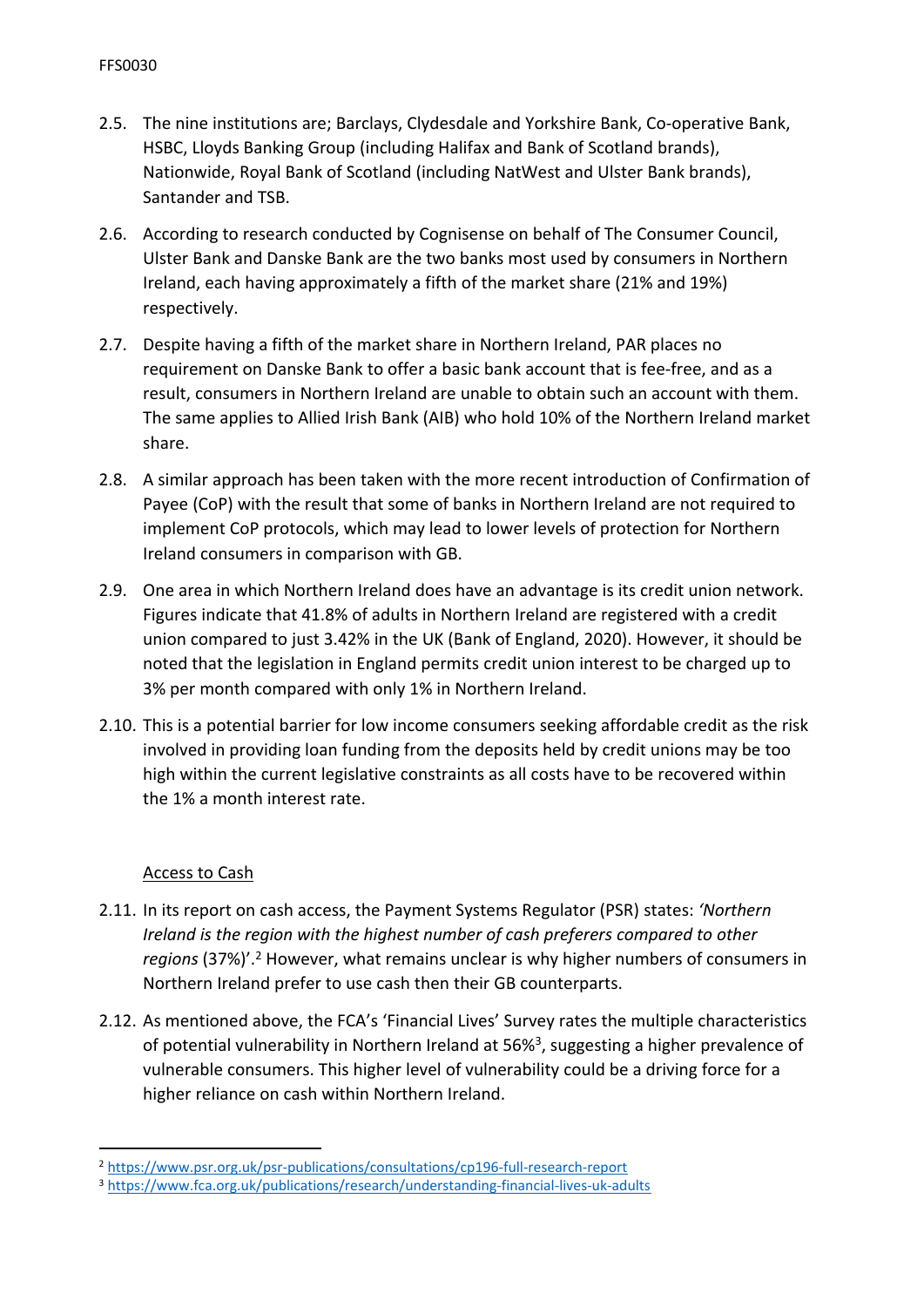- 2.13. However, consumer behaviour and infrastructure could also be playing a part. As stated above, within Northern Ireland significantly more adults are members of a credit union, compared to the UK. Many credit unions are set up to cater for face to face interactions with consumers, rather than via technological means, albeit this is changing since the advent of COVID-19.
- 2.14. Another potential barrier is the very limited mobile phone network coverage in some of the more rural areas in Northern Ireland, especially in Border regions. These 'not spots' mean that consumers may not be able to use mobile and online banking easily, even if they have signed up to it.
- 2.15. With regard to broadband provision, Ofcom report<sup>4</sup> that among the four UK nations, Northern Ireland (31%) has the highest availability of full fibre services, compared to England (10%), Scotland (8%) and Wales (12%). It states 89% of premises have access to superfast broadband, however, there are still considerable numbers of residential and business premises in Northern Ireland, some 50,000, or 6% of the total, that do not have access to decent broadband<sup>5</sup>. The majority of these, some 44,000, are in rural areas. This 6% of premises without access to decent broadband compares to only 1% in England and 3% in both Scotland and Wales.

# Affordable Credit

- 2.16. The Dormant Accounts scheme in England has been used to establish Fair 4 All Finance, which has been founded to support the financial wellbeing of people in vulnerable circumstances by increasing access to fair, affordable and appropriate financial products and services.<sup>6</sup> However, it is our understanding that the remit for Fair 4 All does not fully extend to Northern Ireland.
- 2.17. The Dormant Accounts scheme that exists in Northern Ireland does not have the same requirement in legislation. The Dormant Bank and Building Society Accounts Act 2008<sup>7</sup> sets out the requirements for distribution of dormant account money by the various regions. Section 18 (1)(b) states distribution of dormant account money for meeting English expenditure must be made for meeting expenditure on or connected with;
	- (i) the development of individuals' ability to manage their finances, or
	- (ii) the improvement of access to personal financial services.
- 2.18. Section 21 of the legislation places no such requirement on the distribution of money for Northern Ireland expenditure and, therefore, there is a significant risk that the extensive work being undertaken by Fair 4 All Finance<sup>8</sup> and the millions in funding that

<sup>4</sup>[https://www.ofcom.org.uk/research-and-data/multi-sector-research/infrastructure-research/connected](https://www.ofcom.org.uk/research-and-data/multi-sector-research/infrastructure-research/connected-nations-2019/interactive-report)[nations-2019/interactive-report](https://www.ofcom.org.uk/research-and-data/multi-sector-research/infrastructure-research/connected-nations-2019/interactive-report)

 $5$  Decent Broadband – is a technical term for a download speed not less than 10mbps

<sup>6</sup> <https://fair4allfinance.org.uk/about-fair4all/>

<sup>7</sup> <http://www.legislation.gov.uk/ukpga/2008/31/part/2>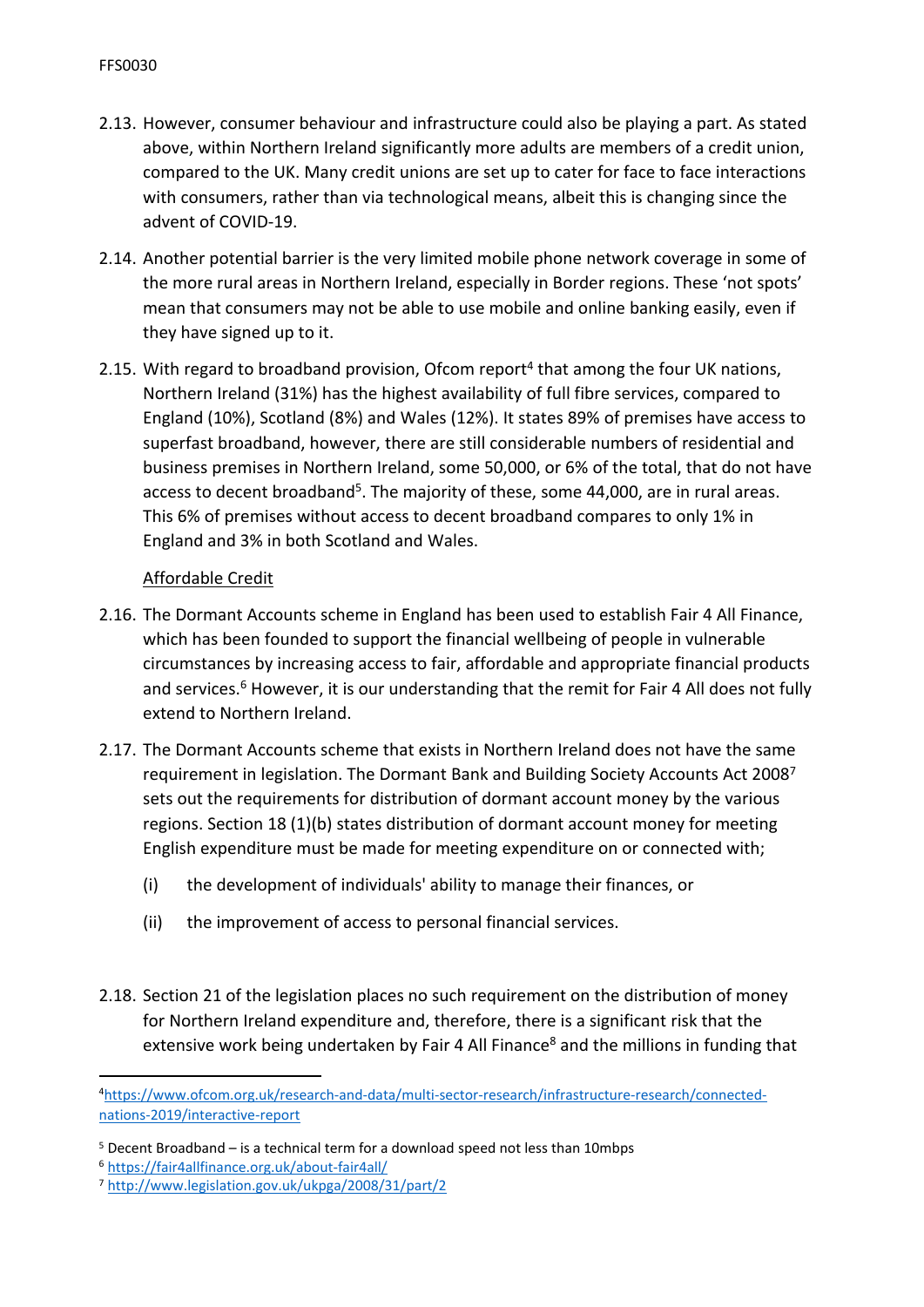will aim to have a significant benefit for consumers in England, will not be fully available for consumers in Northern Ireland.

- 2.19. It should also be noted that Northern Ireland has lower proportions of consumers with investments or savings of up to £10,000, which further reduces consumer resilience to the types of impacts caused by the current crisis. According to the FCA Financial Lives survey 12% have no savings or investments (vs. 12% for the UK), while 60% have savings and investments of less than £10,000 (UK: 49%)
- 2.20. Growing numbers of households will become economically unviable/unattractive for mainstream lenders and will forced towards high cost subprime lenders, or denied access to credit altogether. Unless accessible, affordable, alternative credit, alongside debt advice and money management guidance, is made available to Northern Ireland consumers, there is a significant risk that vulnerable consumers will face substantial detriment. Simply put, they will have fewer options available to them compared to their counterparts.

Committee Questions

- How should new UK financial regulations be scrutinised?
- Should the mandate and statutory objectives of the financial services regulators change to include wider public policy issues?
- How should consumer interests be taken into account when considering potential regulatory changes?
- 2.21. The FCA should have more explicit financial inclusion objectives and regulated firms should be subject to financial inclusion audits as part of the FCA supervisory framework. The FCA should be required to publish regular reports on progress on these objectives because it is essential that any national regulator can be accountable and accessible to all of the citizens that it serves. As the consumer representative body for NI, The Consumer Council is well positioned to advocate and support financial inclusion, working in partnership with the Department for Communities, the Money and Pension Service and other relevant stakeholders.
- 2.22. The FCA was created to focus on conduct of business regulation, with a mandate to promote the right outcomes for consumers. However, it has no physical presence in Northern Ireland, unlike other UK wide regulators, such as the Bank of England and the Competitions and Markets Authority.
- 2.23. The Consumer Council believes that the FCA should have a physical presence in Northern Ireland as regulators must have a detailed understanding of the issues being faced by consumers in all areas of the UK. Surveys and statistical analysis must be robust and have sample sizes that are reflective of all UK regions, not just England or GB. For a regulator to be accountable to all citizens it must have an accurate and equal

<sup>8</sup> <https://fair4allfinance.org.uk/>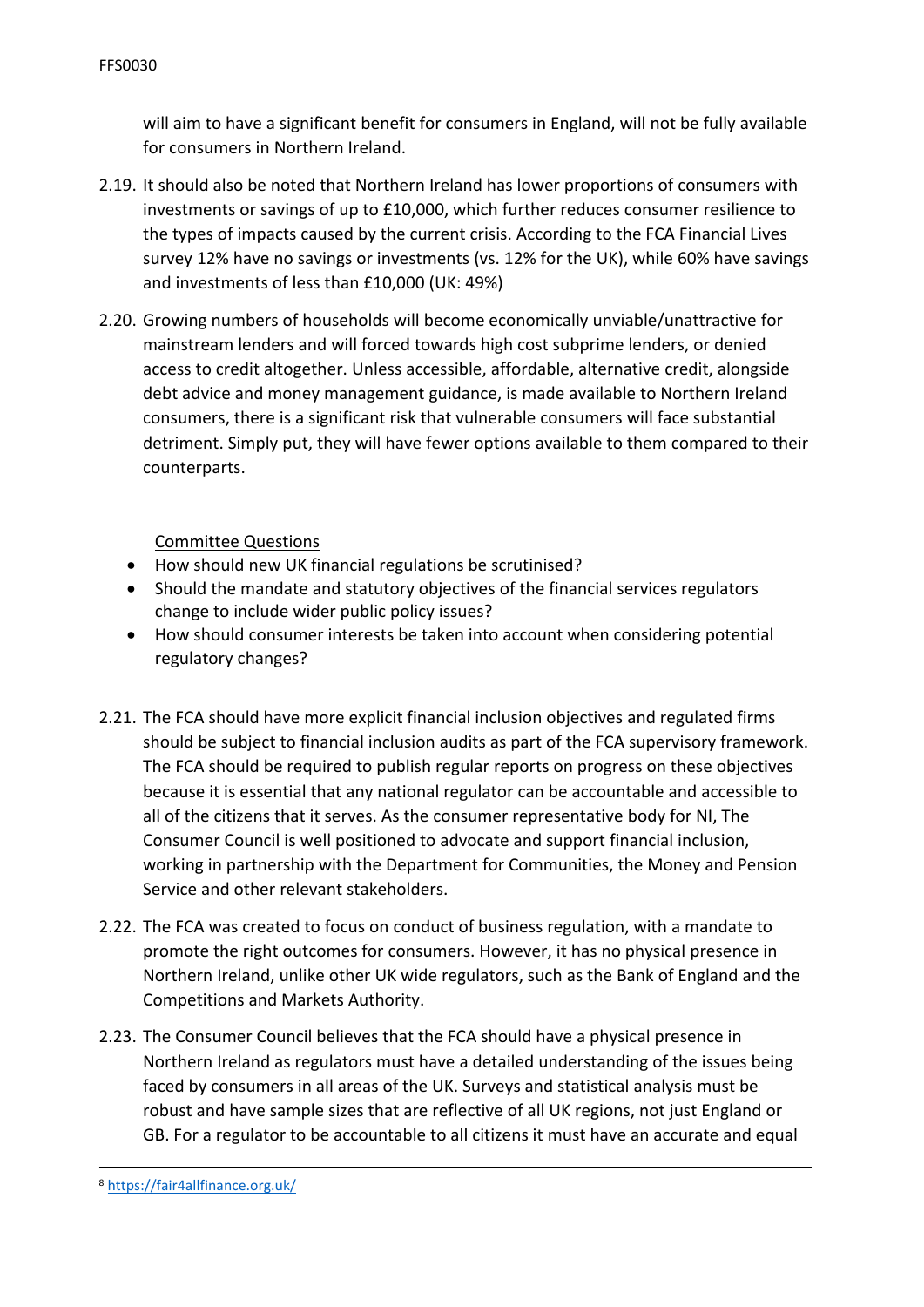understanding of the issues those citizens face. Civil society does not have the resources or capacity to respond to every consultation. Therefore, regulators need to proactively engage to explain, in plain language, the aims of proposed regulations and receive input from those citizens likely to be affected.

- 2.24. Sections 3.12 and 3.13 of the HM Treasury Consultation on Financial Services Future Regulatory Framework<sup>9</sup> recognise the importance of engaging with consumers and states that the review will need to examine *"Engagement with, and scrutiny by, the range of stakeholders that may be affected by the work of HM Treasury and the financial services regulators, including market participants and consumers."*
- 2.25. As stated, the FCA's own research<sup>10</sup> (table 6.2) shows that Northern Ireland consumers display higher levels of vulnerability than their GB counterparts (56% v UK average of 50%) and have the highest percentage of over-indebted consumers (20% v UK average 15%).
- 2.26. The population of Northern Ireland represents approximately 2% of the UK. Therefore, issues that impact consumers here are unlikely to have a significant UK wide impact and will therefore may not attract the attention of industry or regulators. This is an issue that could be further exasperated by EU exit for consumers who live in one region but work in another.
- 2.27. The issues outlined in this submission demonstrate that the financial services market in Northern Ireland is sufficiently different to other parts of the UK. The Consumer Council believes that these differences warrant a greater understanding of the issues faced by Northern Ireland consumers.
- 2.28. The Ministerial Foreword of the HMT consultation states "*government and Parliament will set the policy framework for financial services and the strategic direction of financial services policy. Working within this framework, the regulators will design and implement the regulatory requirements that apply to firms, using their expertise and agile rulemaking powers to ensure regulation is well-designed and keeps pace with market developments. Enhanced scrutiny and public engagement arrangements will help ensure that the regulators are accountable for their actions and stakeholders are fully engaged in the policy-making process".*
- 2.29. To achieve these goals, in addition to the FCA having a physical presence in NI, The Consumer Council believes the following actions are needed:
	- The future regulatory framework for financial services needs to ensure that engagement and consultation can take place properly with all parts of the UK, to ensure that the different parts of the UK are adequately and equitably considered.
	- Representative bodies such as The Consumer Council need to be adequately funded to provide insight on consumer issues,

<sup>9</sup> [Future](https://www.gov.uk/government/consultations/future-regulatory-framework-frf-review-consultation) [Regulatory](https://www.gov.uk/government/consultations/future-regulatory-framework-frf-review-consultation) [Framework](https://www.gov.uk/government/consultations/future-regulatory-framework-frf-review-consultation) [\(FRF\)](https://www.gov.uk/government/consultations/future-regulatory-framework-frf-review-consultation) [Review:](https://www.gov.uk/government/consultations/future-regulatory-framework-frf-review-consultation) [Consultation](https://www.gov.uk/government/consultations/future-regulatory-framework-frf-review-consultation) [-](https://www.gov.uk/government/consultations/future-regulatory-framework-frf-review-consultation) [GOV.UK](https://www.gov.uk/government/consultations/future-regulatory-framework-frf-review-consultation) [\(www.gov.uk\)](https://www.gov.uk/government/consultations/future-regulatory-framework-frf-review-consultation)

<sup>10</sup> <https://www.fca.org.uk/publications/research/understanding-financial-lives-uk-adults>